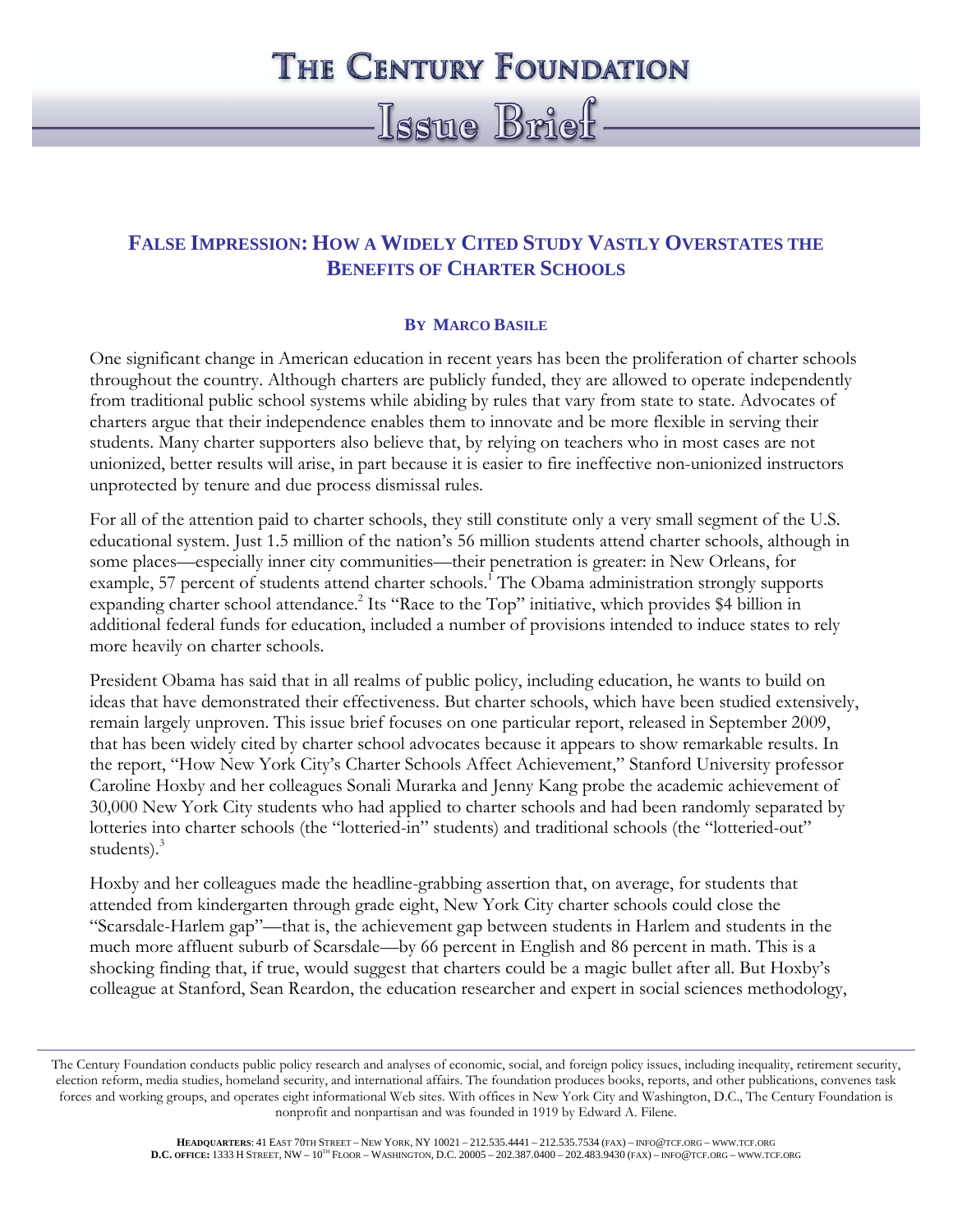scrutinized Hoxby's report and uncovered serious design flaws in the study.<sup>4</sup> Reardon's analysis largely undercuts the claims of dramatic gains that have attracted so much media attention.

#### APPLES-TO-ORANGES: STUDY'S DESIGN DESTROYS THE RANDOMIZATION OF ITS SAMPLE

Reardon found that the design of Hoxby's study destroyed the way in which the lottery randomly separated students into charter schools and traditional schools. This flaw means that the study design ultimately is self-defeating, because the randomization of students is precisely what made the study promising in the first place. The lottery randomly placed each student into a charter school or a traditional school and gave Hoxby and her colleagues two groups of students to compare whose only pertinent difference was whether the students were lotteried-in or lotteried-out of a charter school. In the study's authors' words, it constituted "a true 'apples-to-apples' comparison."

For the study's analysis of kindergarten through third grade, which found relatively modest improvements in the charter schools, the comparison indeed works legitimately. The problems start with how Hoxby and her co-authors designed their comparison of charter and traditional schools from fourth through eighth grades. The study compares test scores between each group of students at each grade level while controlling for the previous year's test scores. This means that it measures the difference in test scores between charter students and students attending traditional schools who had the same test score the previous year. The problem that Reardon identifies—and this is the critical point—is that the previous year's test took place after the lottery. The assumption that the initial randomization of the subjects of the study via lottery would persist in a comparison of charter school students and traditional school students who scored the same on a test in a certain grade is a flawed assumption, because it ignores the fact that the experiences of these two groups were quite different in the years that led up to that test score. As a result of these different experiences, it can no longer be assumed properly that the charter school students and the traditional students are still similar in every way—as they were at the time of the original random separation by lottery. Charter students and traditional students who scored the same on a test in the previous year are not, in Reardon's words, "valid counterfactuals for one another": we cannot assume that the students in charter schools, if they transferred to traditional schools, would perform similarly as traditional students who began the year at the same level of academic achievement. A valid study would compare the progress of charter students and traditional students since the moment of their original random separation and *not* since an arbitrary point in time years after the exposure to different educational environments.

Imagine a medical experiment on two pills designed to cure the common cold. Upon arrival at the lab on Monday, subjects with similar symptoms are separated randomly into two groups. One group is given square pills, and the other group is given round pills. In order to understand the overall comparative effects of the pills, the researchers conducting the experiment would want to observe the changes in the subjects' symptoms from the moment they split into two groups and took their respective pills. If, after an initial observation on Thursday, the researchers wanted to make additional observations over the weekend, they would compare the progress of the two groups since Monday; they would not look at subjects who had similar symptoms on Thursday and then compare the square pill takers with the round pill takers within that group. Indeed, at the time of observation on Thursday, round pill takers and square pill takers, even if they have similar symptoms at that time, are no longer separated randomly—their experiences between Monday and Thursday have been different. To assume the randomization persists until Thursday is to ignore any factors that had come into play since Monday. For example, the square pill takers might have developed false confidence from their better-promoted pill between Monday and Thursday, which led them to make riskier health decisions after Thursday. To have as accurate an assessment of the pill's cumulative efficacy as possible, at each observation the researchers would compare the progress of one group to that of the other based on changes since Monday.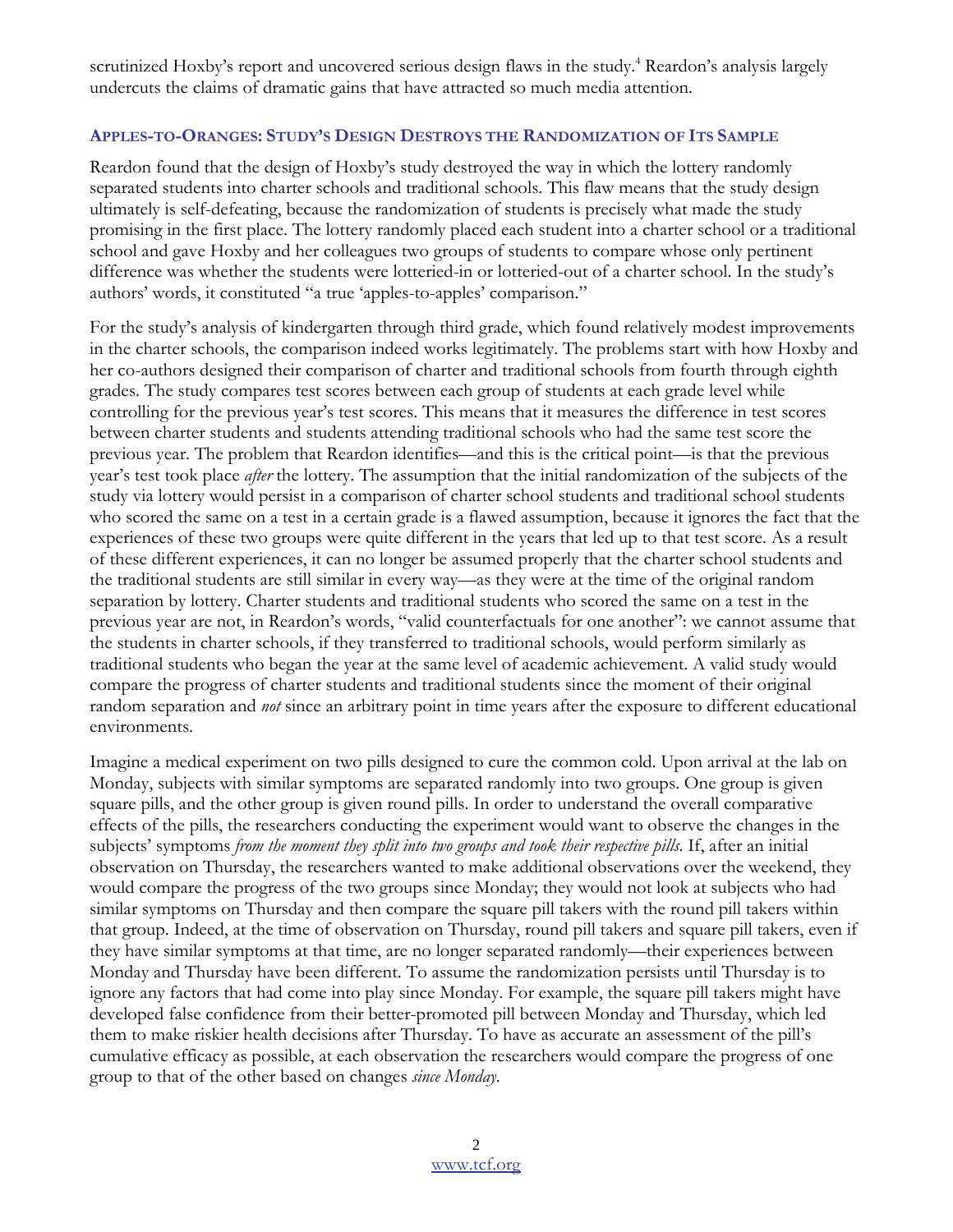Notably, to return to the New York City charter schools, Hoxby and colleagues write that the "two groups of students are essentially identical at the time of the lottery. They are not identical just on dimensions that we can readily observe, such as race, ethnicity, gender, poverty, limited English, and disability. They are also identical on dimensions that we cannot readily observe like motivation and their family's interest in education" (emphasis mine). Precisely: the two groups of students are essentially identical *at the time of the lottery*. However, when the scores of charter school students are compared to the scores of traditional school students in grade seven with identical test scores in grade six, the students—as a result of having been divided into different school environments and having developed in those environments leading up to the grade six exam—will no longer be identical. If the charter school had any effect on achievement, motivation, confidence, or any other factor prior to the grade six test, then comparing students with similar achievement in grade six is not the same as conducting a randomized experiment. As a result, Reardon shows, the observed effect of a charter school during grade seven will be exaggerated, mostly because a student's test score that year is a result of exposure to the charter school not just during grade seven, but for all the years since the student was lotteried-in to the charter school. If charter schools have a positive effect on achievement, then a study with this design defect would exaggerate the positive effect (it also would exaggerate a negative effect). Reardon suggests that this might explain why Hoxby and colleagues' results for fourth through eighth grades were so much more dramatic (that is, two to three times greater) than the kindergarten through third grade results, which do not suffer from this bias. In other words, if the charter schools have a modestly positive impact, this design flaw would exaggerate that impact into one that was seemingly more dramatic and significant.

#### ANNUAL STUDENT ACHIEVEMENT GAINS NOT TOTALED PROPERLY

A second problem Reardon finds with the design of the Hoxby study for grades four through eight is its implicit assumption that a charter school student will continue to make the same amount of academic gain each year throughout the student's educational career. But we know that this is not the case: a student who makes significant academic progress in a given year is not equally likely to make that same amount of progress the next year. Reardon cites data that suggest that only 76 percent to 80 percent of a New York City student's achievement is replicated the following academic year.<sup>5</sup> (Other research suggests that the fade-out of academic gains might be even more dramatic: in a study on the persistence of academic gains resulting from higher teacher quality, Brian Jacob and colleagues concluded that roughly 20 percent—and no more than 33 percent—of achievement gains from this educational intervention persisted into the next year.)<sup>6</sup>

Thus, in order to estimate a charter school's overall effect on a student's academic career, a given year's academic gain must be "discounted" before adding or multiplying it into the larger arithmetic of the overall estimate. Hoxby measured the *annual* effect of charter schools for fourth through eighth grades, and then added these annual gains to estimate a cumulative effect. Her study assumes that the progress a given student makes in, say, the student's first year in a charter school will be made each year that student remains in the charter system, and thus that each grade's average gains simply can be added to get the cumulative effect. However, as noted, research suggests that a given student's academic progress is not constant. Especially because the study does not follow a single cohort of students from fourth to eighth grade, adding the average gains of each year does not offer a realistic picture of a particular student's academic progress over four years. More realistically, students who make big gains one year find it more difficult to replicate this success in a later year. Reardon illustrates that this design problem might lead to an overestimation of the academic gains observed between fourth and eighth grades by as much as 50 percent.

The above two concerns would not be problematic if the study was a truly longitudinal one, following the performance of a single cohort of students from an initial lottery before kindergarten through eighth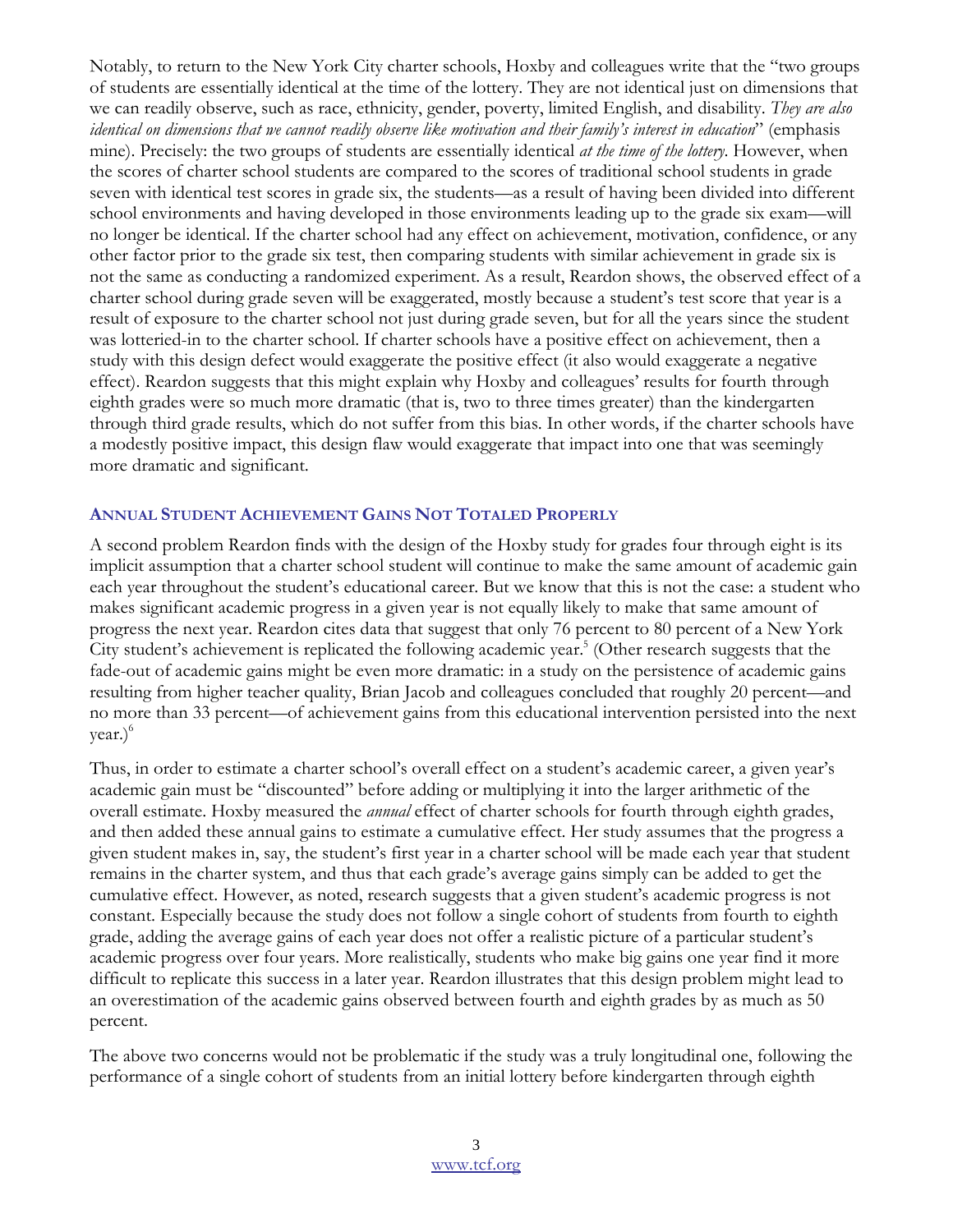grade. However, the data for the majority of subjects in the study were for students who had been in charter schools for only three or four years.

#### FURTHER METHODOLOGICAL CONCERNS

Reardon's review of Hoxby and colleagues' study highlights further points of concern:

- Hoxby and colleagues' study reports very large gains in science and social studies as well as increased probability of graduation by age twenty for students in charter schools. (Again, as with the math and English gains, the study did not follow a cohort of students through eighth grade, let alone graduation, so the gains are an extrapolated estimate based on adding each year's average gains.) However, by the standard conventions of social science, these findings are deemed not to be statistically significant. In other words, it is too likely that the observations leading to the extrapolated projections were due to chance rather than being caused by students' attendance at charter schools.
- It is likely that several ineffective charter schools are not included in the study's findings. This is due to the fact that those schools whose effects are imprecisely measured, and hence are omitted, tend to be ones with small numbers of lotteried-in students, such as newer and smaller schools.
- The model used by Hoxby would give more weight in its estimations to the academic performance of students in heavily oversubscribed charter schools than students in less-oversubscribed schools. If the most effective charter schools tend to have more applicants (as market competition theory would predict), then the study's findings may be disproportionately weighted by these more effective charter schools.<sup>7</sup>
- More generally, beyond the need to clarify the rates of subscription at the charter schools, the study also lacks sufficiently detailed information about the students who participated in the lotteries, the schools that charter students would have attended if not lotteried-in, the proportions at which lotteried-in and lotteried-out students remain in their respective schools, and other key factors. Without more detailed information about the students who participated in the lotteries, it becomes more difficult to generalize from the study's findings about New York City charter schools to the country at large. And if academically stronger students who were lotteried-out chose private schools instead of traditional schools, then the Hoxby study would have compared charter school students only to an academically weaker subset of lotteried-out students. Further, if students for whom charter schools are more effective are more likely to remain in charter schools than their peers for whom charter schools are less effective, then the charter schools' academic gains would be overstated because the estimates would favor the former group disproportionately. In short, without more information about the sources of Hoxby's data, it remains unclear what conclusions these data suggest.

#### EXISTING CHARTER SCHOOL RESEARCH SUGGESTS MESSIER RESULTS

Reardon's vigilant review constitutes a warning to policymakers and educators about rushing to Hoxby and colleagues' study as a definitive account of charter schools' effects. More information and investigation is needed. And although it is likely that charter schools will still show a positive effect on student achievement after these issues are addressed, it seems that the estimated effect will be much smaller and more ambiguous. Indeed, existing research on charter schools paints a messier picture of their results: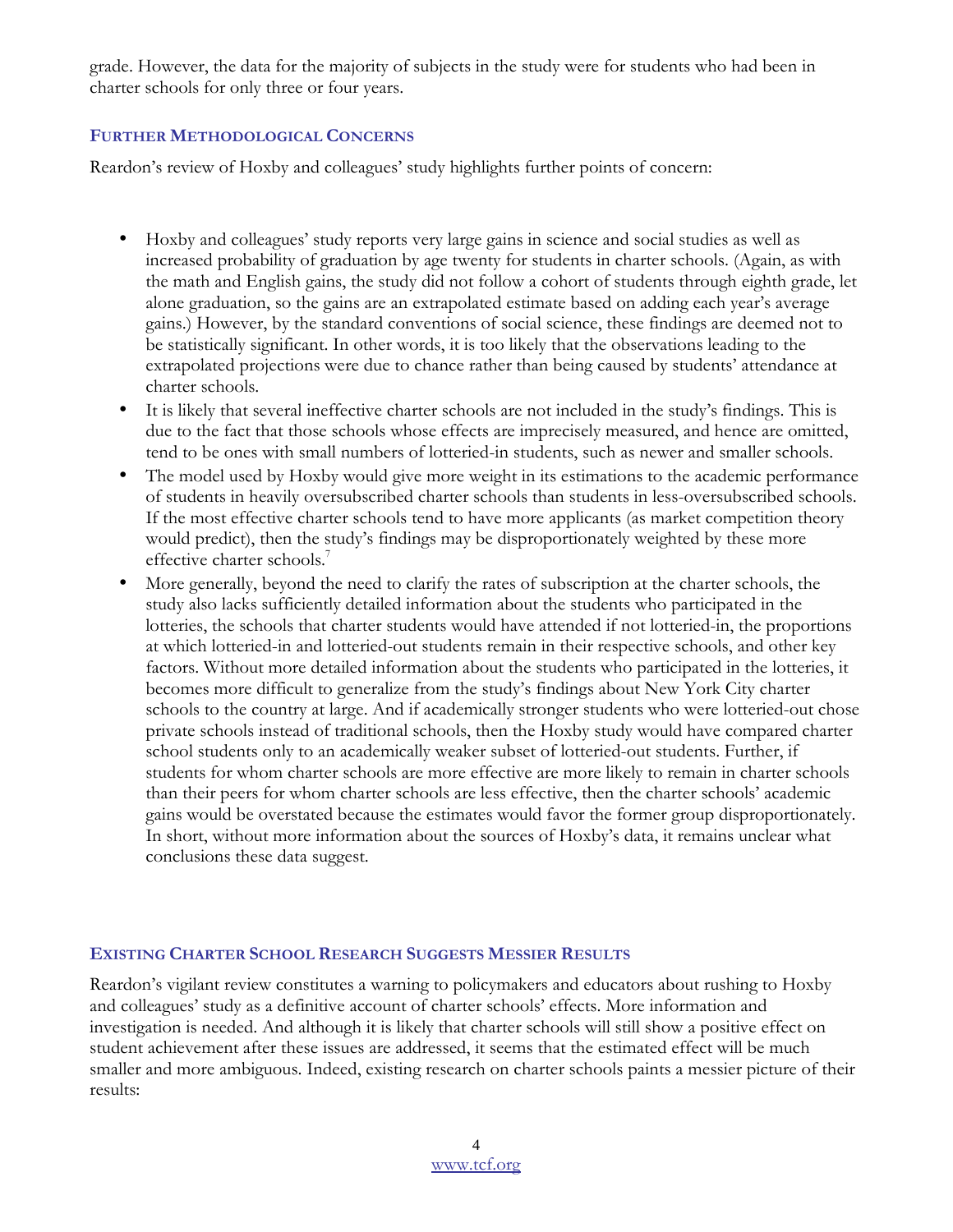- In 2009, the Center for Research on Education Outcomes (CREDO), also at Stanford University, found that charter schools in fifteen states and the District of Columbia had a positive impact on math gains only in 17 percent of cases. Charter schools had no impact in 46 percent of the observations, and had a negative impact 37 percent of the time. The study explored data from 70 percent of all charter students in the country who attend one of 2,403 charter schools, roughly half of the country's charter schools.<sup>8</sup>
- A 2009 study by Thomas Kane and the Boston Foundation compared lotteried-in students at Boston charter schools to lotteried-out students who attended traditional schools. Kane and colleagues concluded that charter schools had a positive impact on student achievement in eighth and tenth grade math. However, because only seven of 29 charter schools were popular enough to require a substantial lottery, the study included only Boston's most successful charter schools (as suggested by the proxy of oversubscription rates).<sup>9</sup>
- A 2006 study comparing the performance of charter school students to public school students on the 2003 NAEP math assessment concluded that—after controlling for demographic factors charter school students performed at the same level or, in some cases, below the level of their public school peers.<sup>10</sup>
- The RAND Corporation determined in 2008 that there was no statistically significant difference between the academic gains made by charter school students in Philadelphia and their peers at traditional schools.<sup>11</sup>
- Even the achievement of the country's seemingly most successful charter network, the Knowledge Is Power Program (KIPP), is uncertain, given research highlighting KIPP's high attrition rate. Researchers found that 60 percent of students who began attending a KIPP school in the San Francisco Bay Area were no longer there by the end of eighth grade.<sup>12</sup>

Because these other studies indicate that charter schools' effects are, at best, mixed, and because of the methodological concerns raised by Reardon, readers should be highly skeptical of Hoxby and her colleagues' astonishing claim that New York City charter school students who attended for kindergarten through eighth grade would close the "Scarsdale-Harlem gap" by 66 percent in English and 86 percent in math.

WRITTEN BY MARCO BASILE, A PROGRAM ASSISTANT AT THE CENTURY FOUNDATION

MAY 14, 2010

THE CENTURY FOUNDATION IS PUBLISHING THE ISSUE BRIEF SERIES TO HELP EXPLAIN AND CALL ATTENTION TO PUBLIC POLICY IDEAS THAT ARE WORTHY OF DISCUSSION AND DEBATE. THE VIEWS EXPRESSED IN THIS SERIES ARE SOLELY THOSE OF THE AUTHORS OF EACH ARTICLE.

THIS AND OTHER PUBLICATIONS CAN BE FOUND ON THE CENTURY FOUNDATION WEB SITE: www.tcf.org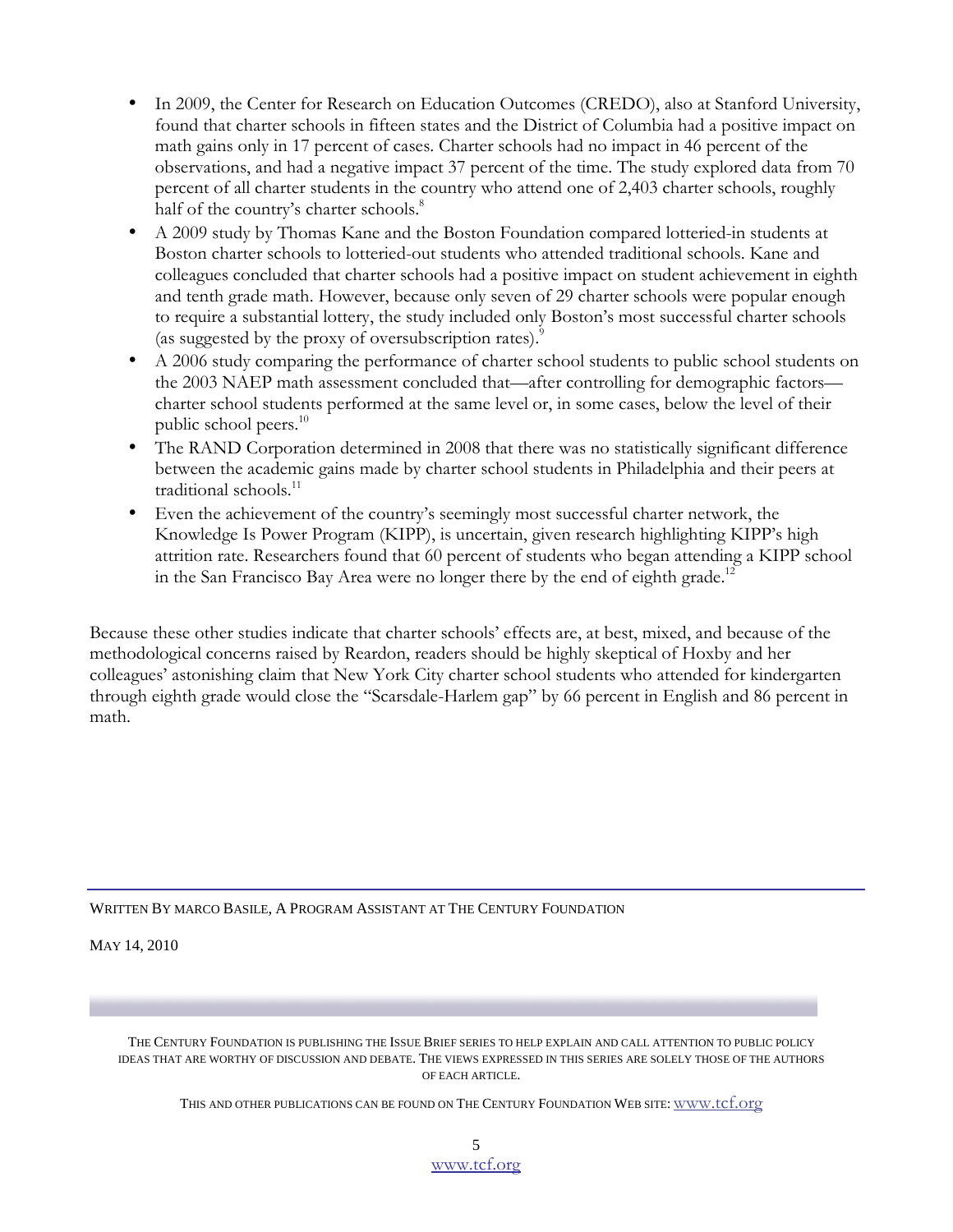<sup>1</sup> "Top 10 Charter Communities by Market Share: Fourth Annual Edition," National Alliance for Public Charter Schools, October 2009, http://www.publiccharters.org/files/publications/MarketShare\_P4.pdf.

2 See the Obama administration's recent "A Blueprint for Reform: The Reauthorization of the Elementary and Secondary Education Act," U.S. Department of Education, March 2010, http://www2.ed.gov/policy/elsec/leg/blueprint/blueprint.pdf. Also see Lesli A. Maxwell, "Obama Team's Advocacy Boosts Charter Momentum," Education Week 28, no. 35 (June 17, 2009): 1 and 24–25, http://www.edweek.org/ew/articles/2009/06/17/35charter\_ep.h28.html.

3 Caroline M. Hoxby, Sonali Murarka, and Jenny Kang, "How New York City's Charter Schools Affect Achievement," The New York City Charter Schools Evaluation Project, September 2009,

http://www.aeaweb.org/aea/conference/program/retrieve.php?pdfid=532.

 $\overline{a}$ 

4 Sean F. Reardon, "Review of 'How New York City's Charter Schools Affect Achievement,'" Education and the Public Interest Center and Education Policy Research Unit, November 2009, http://epicpolicy.org/thinktank/review-How-New-York-City-Charter.

5 Donald Boyd, Pamela Grossman, Hamilton Lankford, Susanna Loeb, and James Wyckoff, "Measuring Effect Sizes: the Effect of Measurement Error," National Center for Analysis of Longitudinal Data in Education Research, Working Paper 19, June 2008, http://www.caldercenter.org/PDF/1001257\_measuring\_effect\_sizes.pdf.

6 Brian A. Jacob, Lars Lefgren, and David Sims, "The Persistence of Teacher-Induced Learning Gains," NBER Working Paper No. 14065, National Bureau of Economic Research, June 2008, http://www.nber.org/papers/w14065.

7 Although she did not report this information in her study, Hoxby communicated privately to Reardon that New York City charter schools are roughly equally oversubscribed. If this is true, then this particular instance of bias would not hold; but, as a corollary, it would suggest that parents are unable to determine which charter schools are the most effective and which are the least effective. After all, if parents could make a differentiation between better and worse charter schools, would they not tend to enter lotteries for the better schools? Indeed, this notion that parental choice can act as a market mechanism to indicate highquality schools while simultaneously highlighting low-performing ones is at the center of the charter school philosophy.

8 "Multiple Choice: Charter School Performance in 16 States," Center for Research on Education